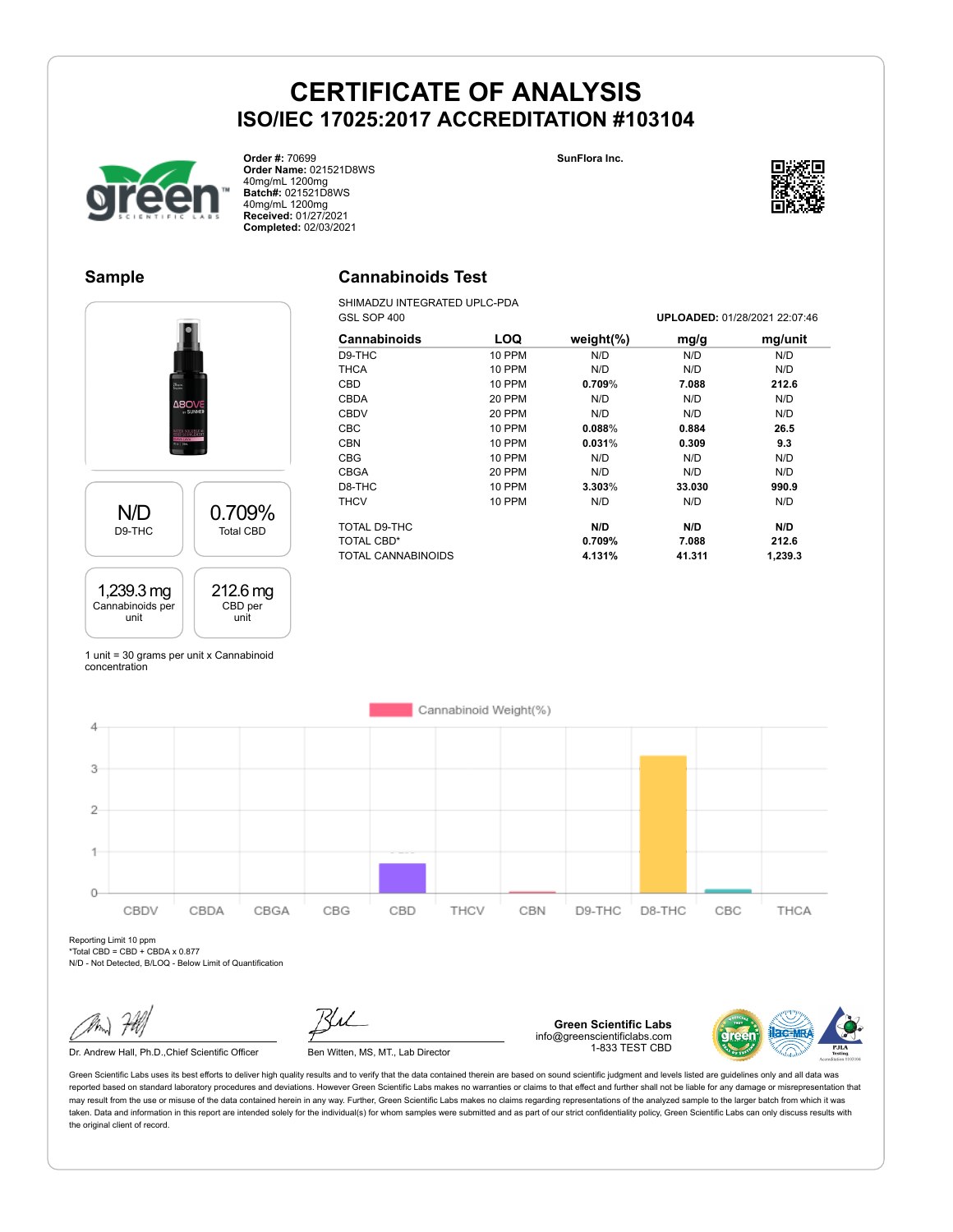

**Order #:** 70699 **Order Name:** 021521D8WS 40mg/mL 1200mg **Batch#:** 021521D8WS 40mg/mL 1200mg **Received:** 01/27/2021 **Completed:** 02/03/2021

# **TERPENES: TOTAL (0.016%)**

Headspace GCMS - Shimadzu GCMS QP2020 with HS20

**Terpene Results (%) LOQ (%) LOD (%)** ALPHA-BISABOLOL 0.010% 0.0067% 0.0063% ALPHA-PINENE B/LOQ 0.0067% 0.0063% CARYOPHYLLENE B/LOQ 0.0067% 0.0063% HUMULENE B/LOQ 0.0067% 0.0063%

**SunFlora Inc.**



GSL SOP 404 **Prepared:** 01/27/2021 21:51:24 **Uploaded:** 01/28/2021 15:03:13

### **Terpenes Breakdown**



### **Top Terpenes Results:**



#### **Tested for but not present:**

CAMPHENE, BETA-MYRCENE, BETA-PINENE, 3-CARENE, ALPHA-TERPINENE, TRANS-BETA-OCIMENE, LIMONENE, P-CYMENE, CIS-BETA-OCIMENE, EUCALYPTOL, GAMMA.-TERPINENE, TERPINOLENE, LINALOOL, ISOPULEGOL, GERANIOL, CIS-NEROLIDOL, TRANS-NEROLIDOL, GUAIOL, CARYOPHYLLENE OXIDE

Dr. Andrew Hall, Ph.D.,Chief Scientific Officer Ben Witten, MS, MT., Lab Director

**Green Scientific Labs** info@greenscientificlabs.com 1-833 TEST CBD

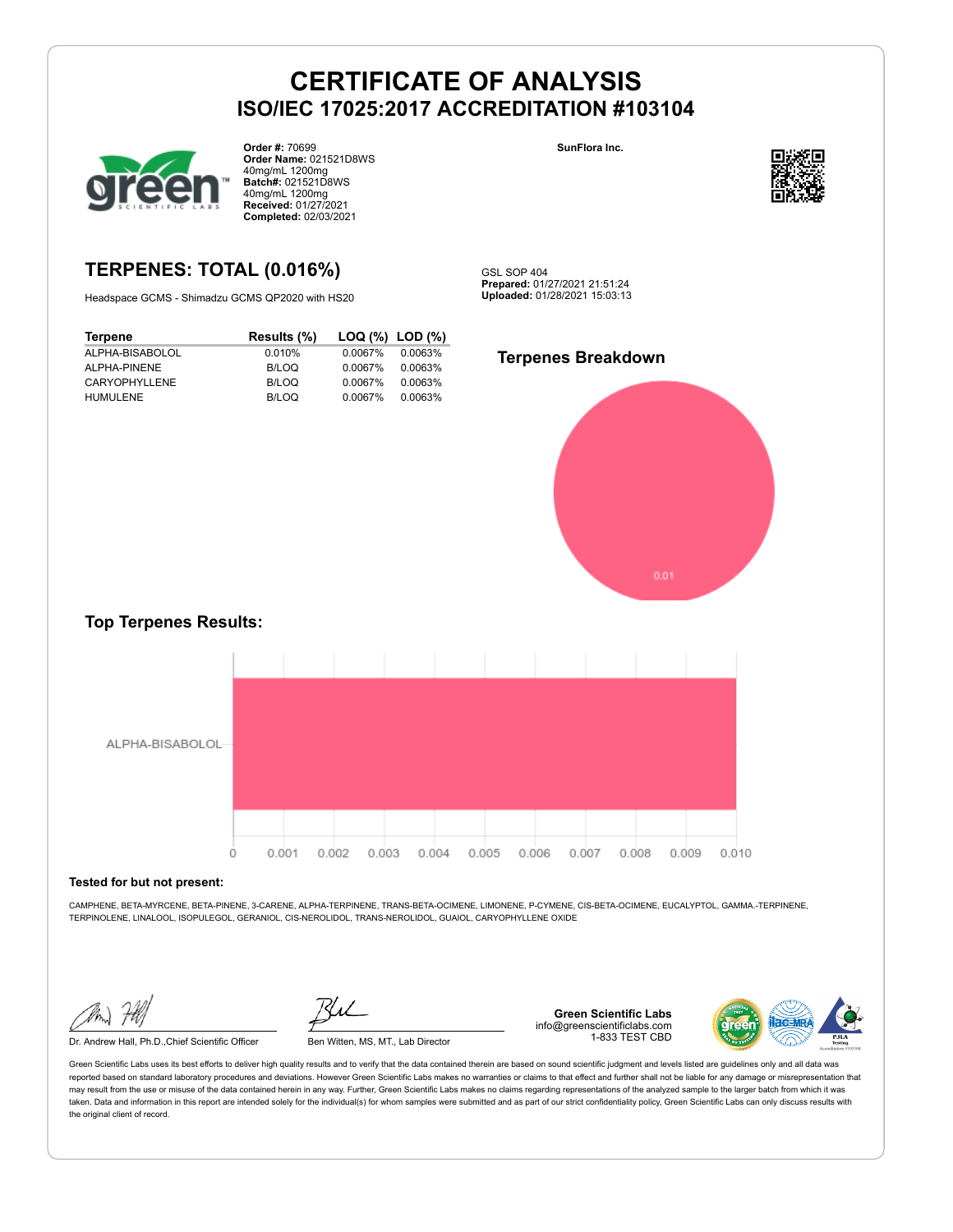

**Order #:** 70699 **Order Name:** 021521D8WS 40mg/mL 1200mg **Batch#:** 021521D8WS 40mg/mL 1200mg **Received:** 01/27/2021 **Completed:** 02/03/2021

**SunFlora Inc.**



# **PESTICIDE ANALYSIS:**

GSL SOP 401 **PREPARED:** 01/27/2021 20:06:15 **UPLOADED:** 01/29/2021 11:47:38

GCMS-MS - Shimadzu GCMS-TQ8040

| Pesticide           | <b>Action Level</b><br>(ppm) | Results<br>(ppm) | LOQ<br>(ppm) | LOD<br>(ppm) |
|---------------------|------------------------------|------------------|--------------|--------------|
| CAPTAN              | 3.000                        | N/D              | 0.003        | 0.001        |
| CHLORDANE           | 0.100                        | N/D              | 0.003        | 0.001        |
| <b>CHLORFENAPYR</b> | 0.100                        | N/D              | 0.003        | 0.001        |
| COUMAPHOS           | 0.100                        | N/D              | 0.003        | 0.001        |

| Pesticide               | <b>Action Level Results LOQ LOD</b> |                         |       |       |
|-------------------------|-------------------------------------|-------------------------|-------|-------|
|                         | (ppm)                               | $(ppm)$ $(ppm)$ $(ppm)$ |       |       |
| CYFLUTHRIN              | 1.000                               | N/D                     | 0.003 | 0.001 |
| <b>CYPERMETHRIN</b>     | 1.000                               | N/D                     | 0.003 | 0.001 |
| PENTACHLORONITROBENZENE | 0.200                               | N/D                     | 0.003 | 0.001 |

LCMS-MS - Shimadzu LCMS-8060

| <b>Pesticide</b>           | <b>Action Level</b> | <b>Results</b> | LOQ   | <b>LOD</b> |
|----------------------------|---------------------|----------------|-------|------------|
|                            | (ppm)               | (ppm)          | (ppm) | (ppm)      |
| <b>ABAMECTIN B1A</b>       | 0.300               | N/D            | 0.005 | 0.001      |
| <b>ACEPHATE</b>            | 3.000               | N/D            | 0.001 | 0.001      |
| <b>ACEQUINOCYL</b>         | 2.000               | N/D            | 0.001 | 0.001      |
| <b>ACETAMIPRID</b>         | 3.000               | N/D            | 0.005 | 0.001      |
| <b>ALDICARB</b>            | 0.100               | N/D            | 0.005 | 0.001      |
| <b>AZOXYSTROBIN</b>        | 3.000               | N/D            | 0.001 | 0.001      |
| <b>BIFENAZATE</b>          | 3.000               | N/D            | 0.005 | 0.001      |
| <b>BIFENTHRIN</b>          | 0.500               | N/D            | 0.005 | 0.001      |
| <b>BOSCALID</b>            | 3.000               | N/D            | 0.005 | 0.001      |
| <b>CARBARYL</b>            | 0.500               | N/D            | 0.003 | 0.001      |
| <b>CARBOFURAN</b>          | 0.100               | N/D            | 0.001 | 0.001      |
| <b>CHLORANTRANILIPROLE</b> | 3.000               | N/D            | 0.005 | 0.005      |
| CHLORMEQUAT                | 3.000               | N/D            | 0.025 | 0.025      |
| <b>CHLORIDE</b>            |                     |                |       |            |
| <b>CHLORPYRIFOS</b>        | 0.100               | N/D            | 0.001 | 0.001      |
| <b>CLOFENTEZINE</b>        | 0.500               | N/D            | 0.001 | 0.001      |
| <b>DAMINOZIDE</b>          | 0.100               | N/D            | 0.005 | 0.001      |
| <b>DIAZINON</b>            | 0.200               | N/D            | 0.001 | 0.001      |
| <b>DICHLORVOS</b>          | 0.100               | N/D            | 0.005 | 0.001      |
| <b>DIMETHOATE</b>          | 0.100               | N/D            | 0.001 | 0.001      |
| <b>DIMETHOMORPH</b>        | 3.000               | N/D            | 0.005 | 0.001      |
| <b>ETHOPROPHOS</b>         | 0.100               | N/D            | 0.001 | 0.001      |
| <b>ETOFENPROX</b>          | 0.100               | N/D            | 0.001 | 0.001      |
| <b>ETOXAZOLE</b>           | 1.500               | N/D            | 0.010 | 0.005      |
| <b>FENHEXAMID</b>          | 3.000               | N/D            | 0.005 | 0.001      |
| <b>FENOXYCARB</b>          | 0.100               | N/D            | 0.005 | 0.001      |
| <b>FENPYROXIMATE</b>       | 2.000               | N/D            | 0.001 | 0.001      |
| <b>FIPRONIL</b>            | 0.100               | N/D            | 0.003 | 0.001      |
| <b>FLONICAMID</b>          | 2.000               | N/D            | 0.025 | 0.010      |
| <b>FLUDIOXONIL</b>         | 3.000               | N/D            | 0.003 | 0.001      |
| <b>HEXYTHIAZOX</b>         | 2.000               | N/D            | 0.005 | 0.001      |
|                            |                     |                |       |            |

| <b>Pesticide</b>     | <b>Action Level</b> | Results | LOQ   | LOD   |
|----------------------|---------------------|---------|-------|-------|
|                      | (ppm)               | (ppm)   | (ppm) | (ppm) |
| <b>IMAZALIL</b>      | 0.100               | N/D     | 0.005 | 0.001 |
| <b>IMIDACLOPRID</b>  | 3.000               | N/D     | 0.005 | 0.001 |
| KRESOXIM-METHYL      | 1.000               | N/D     | 0.010 | 0.005 |
| <b>MALATHION</b>     | 2.000               | N/D     | 0.005 | 0.001 |
| METALAXYL            | 3.000               | N/D     | 0.001 | 0.001 |
| <b>METHIOCARB</b>    | 0.100               | N/D     | 0.005 | 0.001 |
| <b>METHOMYL</b>      | 0.100               | N/D     | 0.001 | 0.001 |
| <b>MEVINPHOS</b>     | 0.100               | N/D     | 0.001 | 0.001 |
| <b>MYCLOBUTANIL</b>  | 3.000               | N/D     | 0.005 | 0.001 |
| <b>NALED</b>         | 0.500               | N/D     | 0.005 | 0.001 |
| OXAMYL               | 0.500               | N/D     | 0.001 | 0.001 |
| <b>PACLOBUTRAZOL</b> | 0.100               | N/D     | 0.005 | 0.001 |
| <b>PERMETHRINS</b>   | 1.000               | N/D     | 0.005 | 0.001 |
| PHOSMET              | 0.200               | N/D     | 0.005 | 0.001 |
| <b>PIPERONYL</b>     | 3.000               | N/D     | 0.001 | 0.001 |
| <b>BUTOXIDE</b>      |                     |         |       |       |
| <b>PRALLETHRIN</b>   | 0.400               | N/D     | 0.005 | 0.005 |
| <b>PROPICONAZOLE</b> | 1.000               | N/D     | 0.010 | 0.005 |
| <b>PROPOXUR</b>      | 0.100               | N/D     | 0.001 | 0.001 |
| <b>PYRETHRINS</b>    | 1.000               | N/D     | 0.005 | 0.005 |
| (PYRETHRIN I)        |                     |         |       |       |
| <b>PYRIDABEN</b>     | 3.000               | N/D     | 0.005 | 0.001 |
| <b>SPINETORAM</b>    | 3.000               | N/D     | 0.001 | 0.001 |
| SPINOSAD             | 3.000               | N/D     | 0.001 | 0.001 |
| <b>SPIROMESIFEN</b>  | 3.000               | N/D     | 0.005 | 0.001 |
| <b>SPIROTETRAMAT</b> | 3.000               | N/D     | 0.001 | 0.001 |
| <b>SPIROXAMINE</b>   | 0.100               | N/D     | 0.001 | 0.001 |
| <b>TEBUCONAZOLE</b>  | 1.000               | N/D     | 0.005 | 0.001 |
| <b>THIACLOPRID</b>   | 0.100               | N/D     | 0.001 | 0.001 |
| <b>THIAMETHOXAM</b>  | 1.000               | N/D     | 0.001 | 0.001 |
| TRIFLOXYSTROBIN      | 3.000               | N/D     | 0.001 | 0.001 |

N/D = Not Detected, A/LOQ = Above LOQ Level, B/LOQ = Below LOQ Level, B/LOD = Below LOD Level

Dr. Andrew Hall, Ph.D., Chief Scientific Officer Ben Witten, MS, MT., Lab Director

**Green Scientific Labs** info@greenscientificlabs.com 1-833 TEST CBD

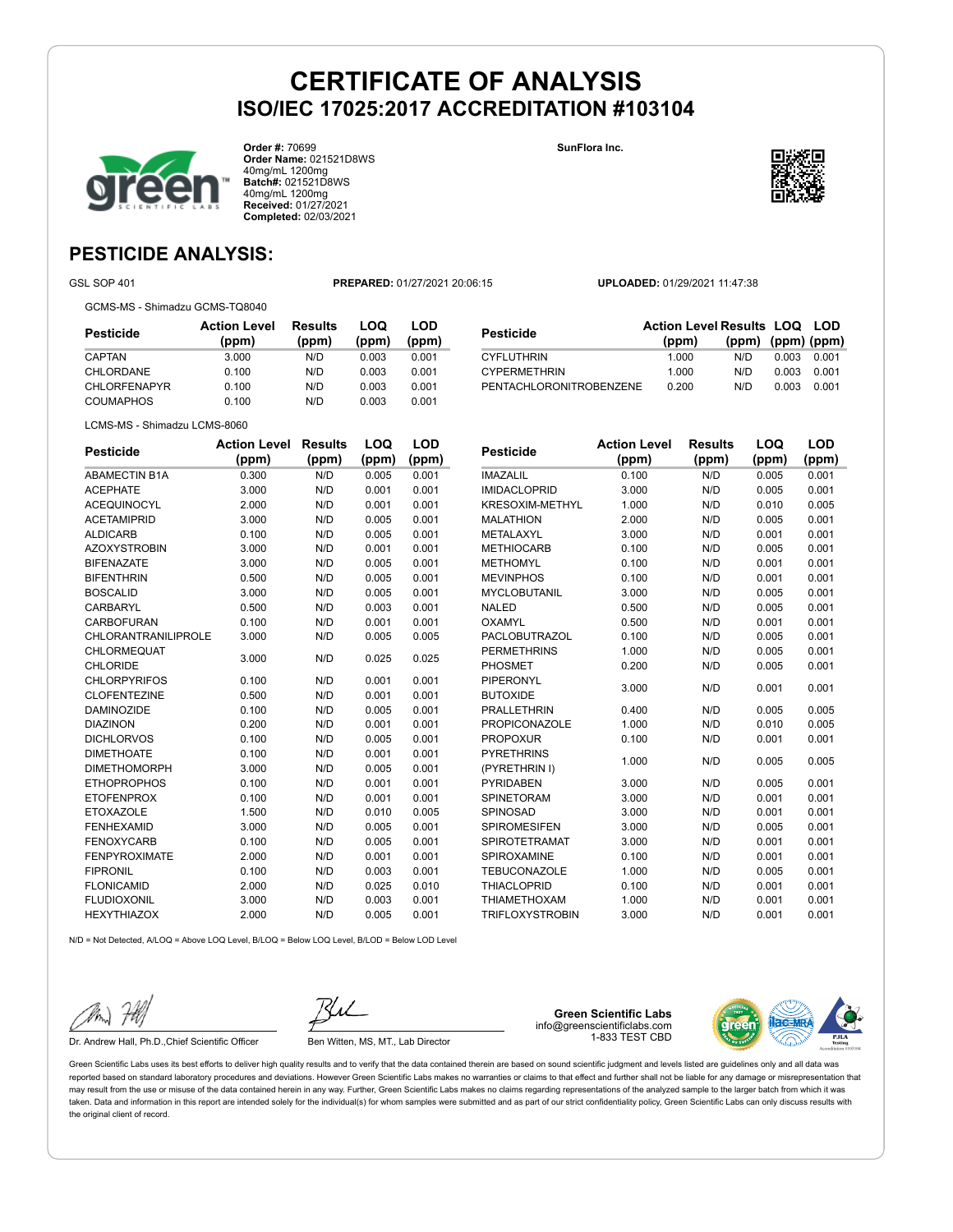

**Order #:** 70699 **Order Name:** 021521D8WS 40mg/mL 1200mg **Batch#:** 021521D8WS 40mg/mL 1200mg **Received:** 01/27/2021 **Completed:** 02/03/2021

**SunFlora Inc.**



# **RESIDUAL SOLVENTS:**

Headspace GCMS - Shimadzu GCMS QP2020 with HS20

GSL SOP 405 **Prepared:** 01/27/2021 21:42:24 **Uploaded:** 01/28/2021 11:03:49

| <b>Residual Solvent</b>   | <b>Action Level (ppm)</b> | Results (ppm) | LOQ (ppm) | LOD (ppm)   |
|---------------------------|---------------------------|---------------|-----------|-------------|
| 1,1-DICHLOROETHENE        | 8                         | N/D           | 0.63      | 0.63        |
| 1,2- DICHLOROETHANE       | 2                         | N/D           | 0.12      | 0.02        |
| <b>ACETONE</b>            | 5,000                     | B/LOQ         | 140       | 20          |
| <b>ACETONITRILE</b>       | 410                       | N/D           | 25        | 1           |
| <b>BENZENE</b>            |                           | N/D           |           | 0.5         |
| <b>BUTANE</b>             | 5,000                     | N/D           | 50        | 10          |
| <b>CHLOROFORM</b>         |                           | N/D           |           | 0.5         |
| CIS 1,2-DICHLOROETHENE    | 5                         | N/D           | 0.73      | 0.18        |
| ETHYL ACETATE             | 5,000                     | N/D           | 140       | 20          |
| <b>ETHYL ETHER</b>        | 5,000                     | N/D           | 140       | 20          |
| ETHYLENE OXIDE            |                           | N/D           | $\Omega$  | $\mathbf 0$ |
| <b>ISOPROPYL ALCOHOL</b>  | 5,000                     | N/D           | 140       | 20          |
| <b>METHANOL</b>           | 3,000                     | N/D           | 100       | 20          |
| <b>METHYLENE CHLORIDE</b> | 125                       | N/D           | 0.15      | 0.15        |
| N-HEPTANE                 | 5,000                     | N/D           | 140       | 20          |
| N-HEXANE                  | 290                       | N/D           | 18        | 10          |
| <b>PENTANE</b>            | 5,000                     | N/D           | 140       | 20          |
| <b>PROPANE</b>            | 5,000                     | N/D           | 20        |             |
| <b>TOLUENE</b>            | 890                       | N/D           | 53        |             |
| TRANS 1,2-DICHLOROETHENE  | 5                         | N/D           | 0.73      | 0.18        |
| <b>TRICHLOROETHENE</b>    |                           | N/D           |           | 0.5         |
| <b>XYLENES</b>            | 150                       | N/D           | 130       | 20          |

**Notes**

Ethanol as an ingredient

Dr. Andrew Hall, Ph.D., Chief Scientific Officer Ben Witten, MS, MT., Lab Director

**Green Scientific Labs** info@greenscientificlabs.com 1-833 TEST CBD

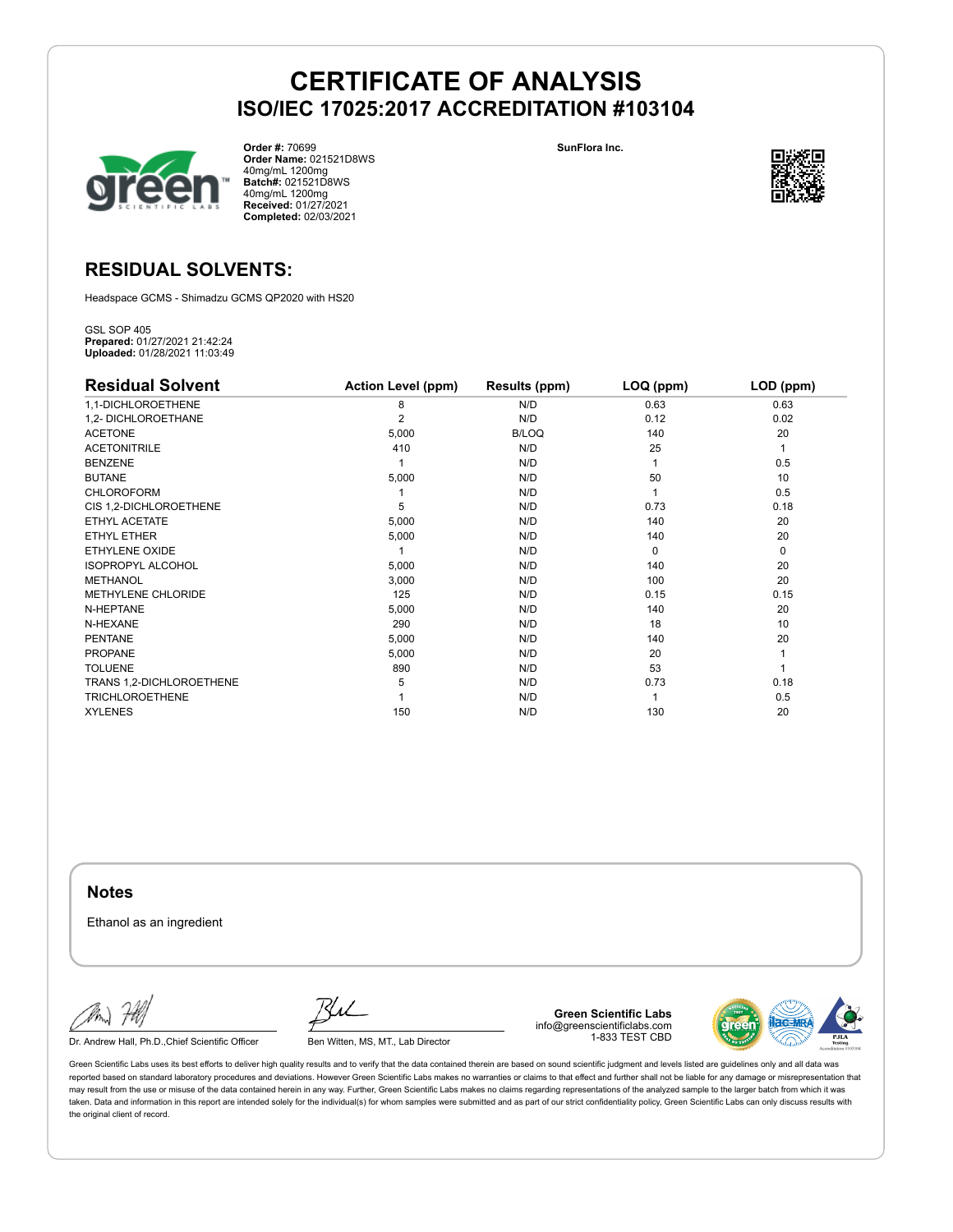

**Order #:** 70699 **Order Name:** 021521D8WS 40mg/mL 1200mg **Batch#:** 021521D8WS 40mg/mL 1200mg **Received:** 01/27/2021 **Completed:** 02/03/2021

**SunFlora Inc.**

**Microbial Analysis** GSL SOP 406 **Uploaded:** 01/29/2021 15:51:24



#### **Microbial Analysis:**

fa PCR - Agilent AriaMX

# **MICROBIAL ANALYSIS:**

PCR - Agilent AriaMX

| <b>Test</b>          | <b>SOP</b> | <b>Test Method</b> | Device Used       | <b>LOD</b>                   | <b>Allowable</b><br>Criteria  | <b>Actual Result Pass/Fail</b> |             |
|----------------------|------------|--------------------|-------------------|------------------------------|-------------------------------|--------------------------------|-------------|
| TOTAL YEAST AND MOLD | 406.01     | USP 61/62+         | <b>ARIAMX PCR</b> | CFU/G BY<br>SAMPLE<br>TYPE** | 1.000 CFU/G                   | NOT DETECTED                   | <b>PASS</b> |
| STEC E. COLI*        | 406.01     | USP 61/62+         | <b>ARIAMX PCR</b> | 1 CFU/G**                    | DETECT/NOT<br><b>DETECTED</b> | NOT DETECTED                   | <b>PASS</b> |
| PATHOGENIC E. COLI   | 406.01     | USP 61/62+         | <b>ARIAMX PCR</b> | 1 CFU/G**                    | DETECT/NOT<br><b>DETECTED</b> | NOT DETECTED                   | <b>PASS</b> |
| SALMONELLA*          | 406.01     | USP 61/62+         | <b>ARIAMX PCR</b> | 1 CFU/G**                    | DETECT/NOT<br><b>DETECTED</b> | NOT DETECTED                   | <b>PASS</b> |

† USP 61 (enumeration of bacteria TAC, TYM, and ENT/Coliform), USP 62 (identifying specific species E.coli Aspergillus etc) \* STEC and Salmonella run as Multiplex

\*\* CFU/g Calculation based on MIP/Extract matrix \*\*\* Flavus = 2 Copies of DNA / Fumigatis = 2 Copies of DNA Niger = 20 Copies of DNA / Terrus = 10 copies of DNA

Dr. Andrew Hall, Ph.D., Chief Scientific Officer Ben Witten, MS, MT., Lab Director

**Green Scientific Labs** info@greenscientificlabs.com 1-833 TEST CBD